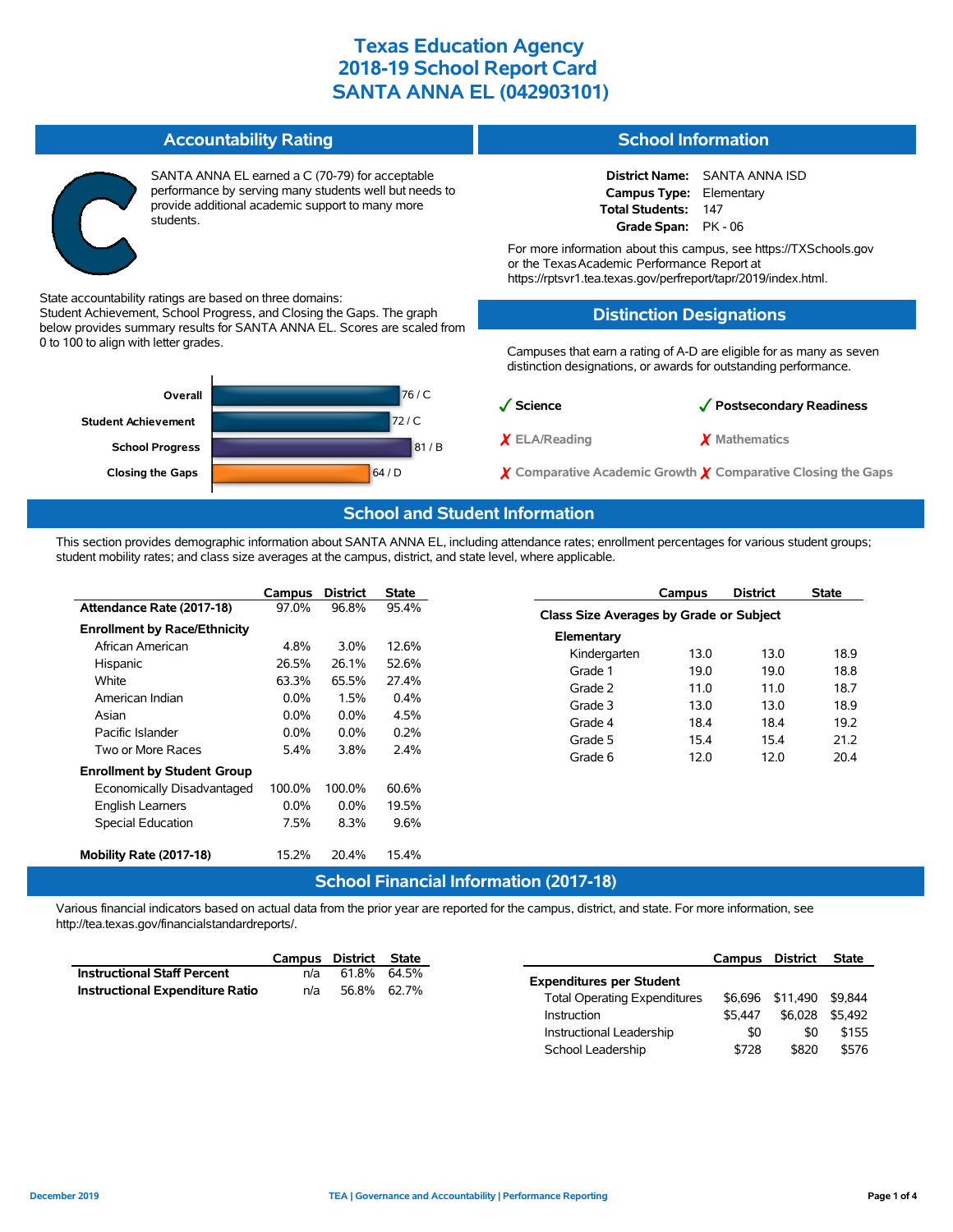### **STAAR Outcomes**

This section provides STAAR performance and Academic Growth outcomes. Academic Growth measures whether students are maintaining performance or improving from year to year.

|                                                                                |      |       |     |     | African                           |        |       | American                 |       | <b>Pacific</b>           | <b>More</b>    | Econ          |
|--------------------------------------------------------------------------------|------|-------|-----|-----|-----------------------------------|--------|-------|--------------------------|-------|--------------------------|----------------|---------------|
|                                                                                |      | State |     |     | District Campus American Hispanic |        | White | Indian                   | Asian | <b>Islander</b>          | Races          | <b>Disadv</b> |
| STAAR Performance Rates at Approaches Grade Level or Above (All Grades Tested) |      |       |     |     |                                   |        |       |                          |       |                          |                |               |
| <b>All Subjects</b>                                                            | 2019 | 78%   | 80% | 81% | 50%                               | 67%    | 86%   | $\overline{\phantom{a}}$ |       |                          | 89%            | 81%           |
|                                                                                | 2018 | 77%   | 73% | 79% | 71%                               | 72%    | 80%   | $\ast$                   |       |                          | 92%            | 77%           |
| ELA/Reading                                                                    | 2019 | 75%   | 76% | 77% | $\ast$                            | 60%    | 84%   |                          |       | $\overline{a}$           | $\ast$         | 77%           |
|                                                                                | 2018 | 74%   | 74% | 81% | $\ast$                            | 74%    | 83%   | $\ast$                   |       | $\blacksquare$           | 100%           | 78%           |
| Mathematics                                                                    | 2019 | 82%   | 84% | 83% | $\ast$                            | 73%    | 86%   |                          |       | $\overline{\phantom{a}}$ | $\ast$         | 83%           |
|                                                                                | 2018 | 81%   | 78% | 78% | ∗                                 | 68%    | 80%   | $\ast$                   |       | $\overline{\phantom{a}}$ | 100%           | 77%           |
| Writing                                                                        | 2019 | 68%   | 74% | 75% | $\ast$                            | $\ast$ | 91%   |                          |       |                          | $\overline{a}$ | 75%           |
|                                                                                | 2018 | 66%   | 70% | 68% | $\ast$                            | $\ast$ | 60%   |                          |       |                          | $\ast$         | 67%           |
| Science                                                                        | 2019 | 81%   | 90% | 93% | $\ast$                            | $\ast$ | 91%   |                          |       |                          | $\ast$         | 93%           |
|                                                                                | 2018 | 80%   | 68% | 80% |                                   | 71%    | 88%   |                          |       |                          | $\ast$         | 84%           |
| STAAR Performance Rates at Meets Grade Level or Above (All Grades Tested)      |      |       |     |     |                                   |        |       |                          |       |                          |                |               |
| All Subjects                                                                   | 2019 | 50%   | 47% | 39% | 17%                               | 28%    | 45%   |                          |       |                          | 22%            | 39%           |
|                                                                                | 2018 | 48%   | 36% | 35% | 29%                               | 26%    | 36%   | $\ast$                   |       | $\overline{\phantom{a}}$ | 54%            | 31%           |
| ELA/Reading                                                                    | 2019 | 48%   | 43% | 34% | $\ast$                            | 27%    | 39%   |                          |       | $\overline{a}$           | $\ast$         | 34%           |
|                                                                                | 2018 | 46%   | 39% | 34% | $\ast$                            | 26%    | 33%   | $\ast$                   |       | $\overline{a}$           | 80%            | 25%           |
| Mathematics                                                                    | 2019 | 52%   | 53% | 45% | $\ast$                            | 33%    | 52%   |                          |       | $\blacksquare$           | $\ast$         | 45%           |
|                                                                                | 2018 | 50%   | 36% | 35% | $\ast$                            | 26%    | 35%   | $\ast$                   |       | $\blacksquare$           | 40%            | 36%           |
| Writing                                                                        | 2019 | 38%   | 29% | 25% | $\ast$                            | $\ast$ | 36%   |                          |       |                          |                | 25%           |
|                                                                                | 2018 | 41%   | 49% | 37% | $\ast$                            | $\ast$ | 40%   |                          |       |                          | $\ast$         | 33%           |
| Science                                                                        | 2019 | 54%   | 56% | 53% | $\ast$                            | $\ast$ | 55%   |                          |       | $\overline{\phantom{a}}$ | $\ast$         | 53%           |
|                                                                                | 2018 | 51%   | 27% | 36% |                                   | 14%    | 44%   |                          |       |                          | $\ast$         | 32%           |
| STAAR Performance Rates at Masters Grade Level (All Grades Tested)             |      |       |     |     |                                   |        |       |                          |       |                          |                |               |
| All Subjects                                                                   | 2019 | 24%   | 15% | 10% | 0%                                | 11%    | 11%   |                          |       |                          | 0%             | 10%           |
|                                                                                | 2018 | 22%   | 10% | 8%  | 0%                                | 9%     | 9%    | $\ast$                   |       | $\blacksquare$           | 8%             | 6%            |
| ELA/Reading                                                                    | 2019 | 21%   | 14% | 8%  | $\ast$                            | 13%    | 7%    |                          |       | $\blacksquare$           | $\ast$         | 8%            |
|                                                                                | 2018 | 19%   | 14% | 11% | $\ast$                            | 11%    | 11%   | *                        |       | $\blacksquare$           | 20%            | 8%            |
| Mathematics                                                                    | 2019 | 26%   | 18% | 12% | $\ast$                            | 13%    | 14%   |                          |       | $\overline{\phantom{a}}$ | $\ast$         | 12%           |
|                                                                                | 2018 | 24%   | 9%  | 7%  | $\ast$                            | 5%     | 9%    | $\ast$                   |       | $\overline{\phantom{a}}$ | 0%             | 6%            |
| Writing                                                                        | 2019 | 14%   | 0%  | 0%  | $\ast$                            | $\ast$ | 0%    |                          |       | $\overline{\phantom{a}}$ | $\overline{a}$ | 0%            |
|                                                                                | 2018 | 13%   | 7%  | 0%  | $\ast$                            | $\ast$ | 0%    |                          |       |                          | $\ast$         | $0\%$         |
| Science                                                                        | 2019 | 25%   | 16% | 20% | $\ast$                            | $\ast$ | 27%   |                          |       |                          | $\ast$         | 20%           |
|                                                                                | 2018 | 23%   | 6%  | 8%  |                                   | 14%    | 6%    |                          |       |                          | $\ast$         | 0%            |
| <b>Academic Growth Score (All Grades Tested)</b>                               |      |       |     |     |                                   |        |       |                          |       |                          |                |               |
| <b>Both Subjects</b>                                                           | 2019 | 69    | 69  | 62  | *                                 | 63     | 60    |                          |       |                          | 67             | 62            |
|                                                                                | 2018 | 69    | 66  | 61  | $\ast$                            | 56     | 63    | $\ast$                   |       | $\overline{\phantom{a}}$ | 88             | 63            |
| ELA/Reading                                                                    | 2019 | 68    | 62  | 46  | $\ast$                            | 46     | 47    |                          |       |                          | $\ast$         | 46            |
|                                                                                | 2018 | 69    | 63  | 52  | $\ast$                            | 38     | 57    | $\ast$                   |       |                          | $\ast$         | 53            |
| Mathematics                                                                    | 2019 | 70    | 75  | 77  | $\ast$                            | 79     | 73    |                          |       |                          | $\ast$         | 77            |
|                                                                                | 2018 | 70    | 68  | 69  | $\ast$                            | 73     | 68    | $\ast$                   |       |                          | $\ast$         | 72            |

? Indicates that the data for this item were statistically improbable or were reported outside a reasonable range.<br>- Indicates zero observations reported for this group.<br>\* Indicates results are masked due to small numbers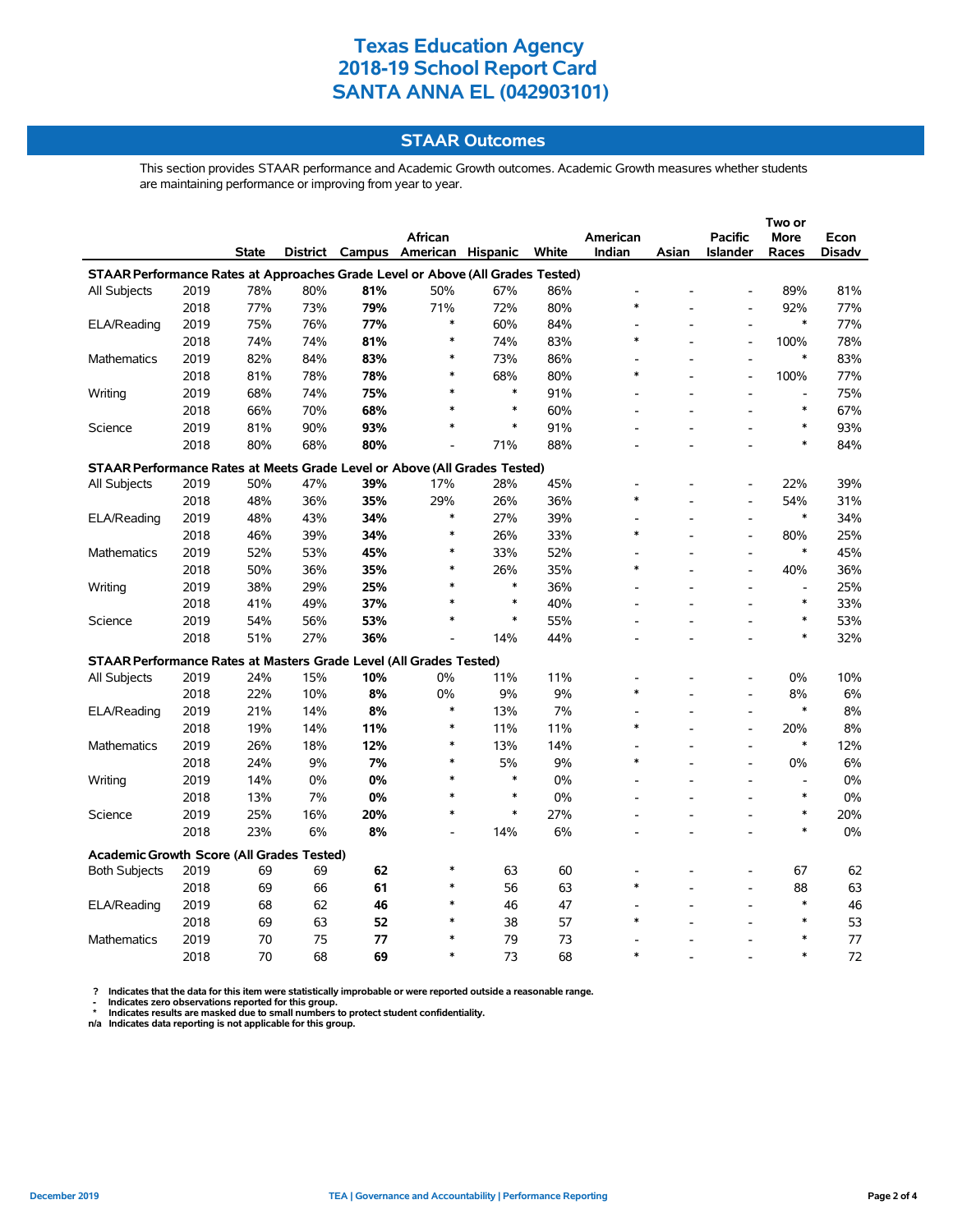#### **Prior-Year Non-Proficient and Student Success Initiative STAAR Outcomes**

Progress of Prior-Year Non-Proficient Students shows STAAR performance rates for students who did not perform satisfactorily in 2017-18 but did in 2018-19. Student Success Initiative shows rates related to the requirement for students to demonstrate proficiency on the reading and mathematics STAAR in grades 5 and 8.

|                                      |              |          |                                                  |                                                                            |                 |        |          |       | Two or          |             |               |  |
|--------------------------------------|--------------|----------|--------------------------------------------------|----------------------------------------------------------------------------|-----------------|--------|----------|-------|-----------------|-------------|---------------|--|
|                                      |              |          |                                                  | African                                                                    |                 |        | American |       | <b>Pacific</b>  | <b>More</b> | Econ          |  |
|                                      | <b>State</b> | District | Campus                                           | American                                                                   | <b>Hispanic</b> | White  | Indian   | Asian | <b>Islander</b> | Races       | <b>Disadv</b> |  |
|                                      |              |          | Progress of Prior-Year Non-Proficient Students   |                                                                            |                 |        |          |       |                 |             |               |  |
| Sum of Grades 4-8                    |              |          |                                                  |                                                                            |                 |        |          |       |                 |             |               |  |
| Reading<br>2019                      | 41%          | 24%      | 33%                                              | *                                                                          |                 | $\ast$ |          |       |                 |             |               |  |
| 2018                                 | 38%          | 42%      | 55%                                              |                                                                            | *               | *      |          |       |                 |             |               |  |
| <b>Mathematics</b>                   |              |          |                                                  |                                                                            |                 |        |          |       |                 |             |               |  |
| 2019                                 | 45%          | 36%      | 38%                                              | *                                                                          | *               | 60%    |          |       |                 |             | $\ast$        |  |
| 2018                                 | 47%          | 44%      | 57%                                              |                                                                            | *               | 56%    |          |       |                 | $\ast$      |               |  |
| <b>Students Success Initiative</b>   |              |          |                                                  |                                                                            |                 |        |          |       |                 |             |               |  |
| <b>Grade 5 Reading</b>               |              |          |                                                  |                                                                            |                 |        |          |       |                 |             |               |  |
| 2019                                 | 78%          | 94%      | 94%                                              | Students Meeting Approaches Grade Level on First STAAR Administration<br>* | *               | 100%   |          |       |                 |             |               |  |
|                                      |              |          | Students Requiring Accelerated Instruction       |                                                                            |                 |        |          |       |                 |             |               |  |
| 2019                                 | 22%          | 6%       | 6%                                               | *                                                                          | *               | 0%     |          |       |                 |             |               |  |
| <b>STAAR Cumulative Met Standard</b> |              |          |                                                  |                                                                            |                 |        |          |       |                 |             |               |  |
| 2019                                 | 86%          | 100%     | 100%                                             | *                                                                          | $\ast$          | 100%   |          |       |                 | $\star$     |               |  |
| <b>Grade 5 Mathematics</b>           |              |          |                                                  |                                                                            |                 |        |          |       |                 |             |               |  |
| 2019                                 | 83%          | 94%      | 94%                                              | Students Meeting Approaches Grade Level on First STAAR Administration<br>* | *               | 92%    |          |       |                 |             |               |  |
|                                      |              |          |                                                  |                                                                            |                 |        |          |       |                 |             |               |  |
| 2019                                 | 17%          | 6%       | Students Requiring Accelerated Instruction<br>6% | *                                                                          | *               | 8%     |          |       |                 | $\ast$      |               |  |
| <b>STAAR Cumulative Met Standard</b> |              |          |                                                  |                                                                            |                 |        |          |       |                 |             |               |  |
| 2019                                 | 90%          | 94%      | 94%                                              |                                                                            | *               | 92%    |          |       |                 | $\ast$      | $\ast$        |  |

 **? Indicates that the data for this item were statistically improbable or were reported outside a reasonable range.**

- Indicates zero observations reported for this group.<br>\* Indicates results are masked due to small numbers to protect student confidentiality.<br>n/a Indicates data reporting is not applicable for this group.

l,